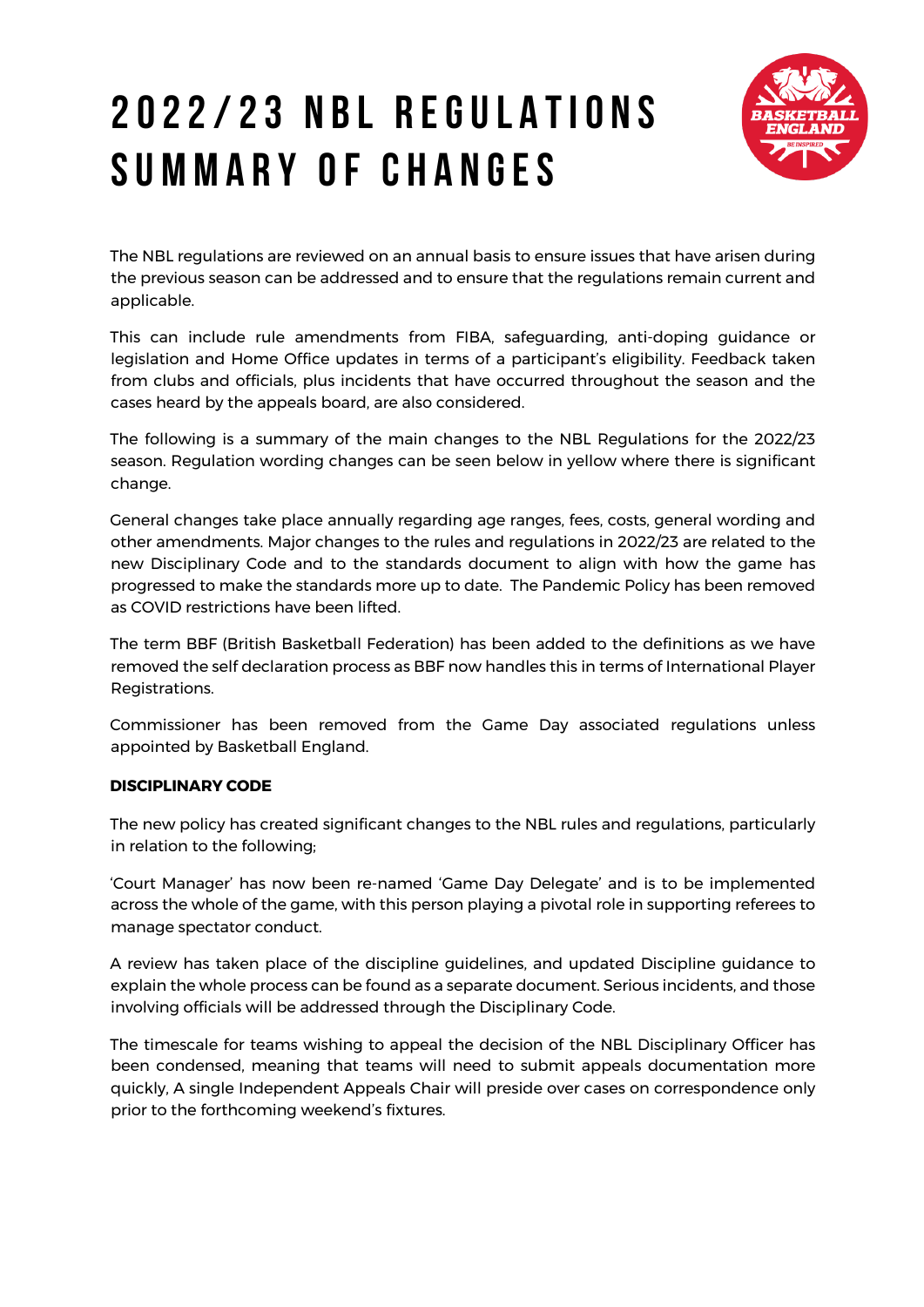#### **SURETY FEES**

To align the two regulations, as same process has to be undertaken into of administering the teams, structures and fixtures, section b of regulation 10.3.4 has been removed.

10.3.4 Where a Team withdraws from a competition before June 30<sup>th</sup> preceding the season in question, Basketball England will refund the surety fee only. After June  $30<sup>th</sup>$ Basketball England shall be entitled to retain half of the surety fee. After the 31<sup>st</sup> August Basketball England will retain the surety fee in addition to any fines that may be levied in accordance with Regulation 49.16. Any remaining funds will then be refunded to the club via BACS.

#### **VOID GAMES**

In case of a pandemic happening again, due to the pandemic policy being removed, void games due to global pandemic are listed as 0-0 and no league points awarded.

11.3 Games voided due to a global pandemic will be listed as 0-0 and no league points awarded to either team.

#### **EQUALITY OF POINTS**

This additional regulation is to cover any leagues where an uneven amount of games are played within a division against the teams involved.

12.1.4 If more than two Teams are tied and where an alternative playing format has been approved at the start of the season, leading to an uneven amount of games played between the teams involved, the positions will be determined by taking into account only the results of the Matches between the Teams that are tied and win percentage will deem the order of the placings and not the total number of league points created from the playing results.

#### **PLAYER LICENCE TRANSFER**

The transfer process has been changed to fall in line with the membership portal process of a player leaving one club, igniting the process via the players individual profile on the portal. This removes the paper form. The club has 7 days to acknowledge the request and place any restrictions, if on day eight the request to leave the club has not been acknowledged. The player will automatically leave the club.

- 17.10.2 Once an application has been submitted, Basketball England may require additional documentation to be provided in order for such application to be approved, including but not limited to:
	- a) A completed transfer request via the BE membership portal where the player (Parent/guardian must request this if player is Under 18) requests to leave their current club and the players current club confirms the transfer via the membership portal or if the 7 days lapses due to the current club the player is registered with fails to confirm the transfer in the 7 day window for the player to leave their cub.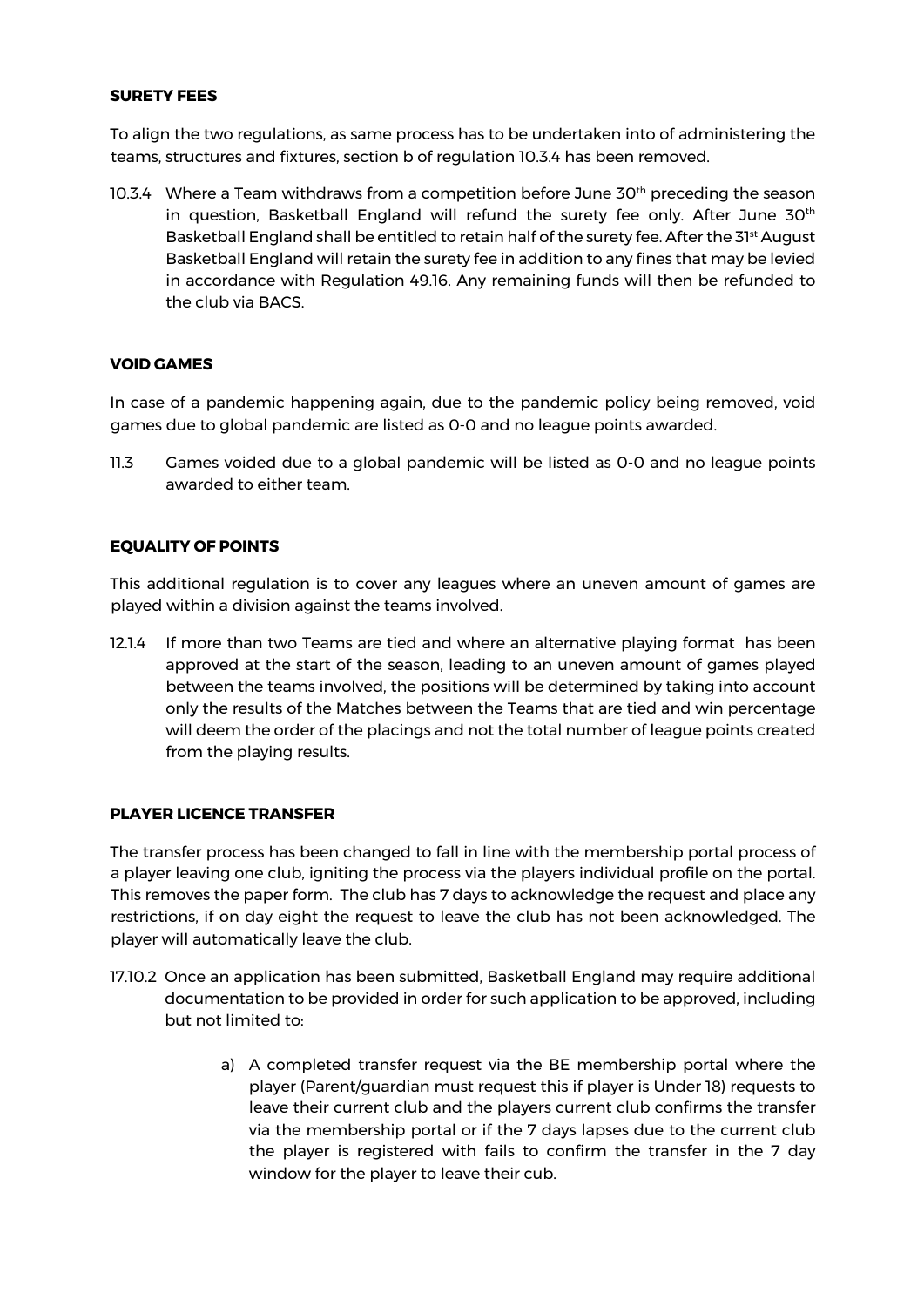Regulation 20 has been updated in its entirety to reflect the new process for transfers:

- 20.3 A transfer of a Player / Coach from one Club to another during the course of a Season shall not normally be permitted, unless the Player / Coach, the transferee Club and the transferor Club have all consented to such transfer and the terms of such a transfer. To ignite this the current club the player/coach is registered with must decline the request from the individual via the membership portal within seven days of the individual requesting the release from the club. The club must state on the request why and email Competoitions@basketballengland.co.uk the reason for decline of the request. The transfer will be placed on hold. If all parties cannot come to an agreement, Basketball England shall consider the matter, whose decision shall be binding on all parties.
- 20.4 If a Player / Coach wishes to seek a transfer of his licence during the course of a Season, he/she must submit this request in writing to both the Club concerned and make the request to be released from the current club via the Basketball England membership portal. For a Player / Coach who has not signed a contract with a Club, the Club must comply with this request within seven days and confirm the request on the Basketball England membership portal..
- 20.5 Where the transferor Club and the transferee Club cannot agree terms for the transfer of a contracted Player, either Club shall have the right to invoke arbitration by Basketball England in accordance with Regulation 50.7.
- 20.6 All transfer requests must be done on the Basketball England membership portal, This must be ignited by the player/coach on their individual profile and the transferee club need to acknowledge this within seven days if the request, of not on day eight the player will be released and they will be able to join a new club and purchase new licence for the new team. On the  $8<sup>th</sup>$  day the player is then deemed a 'free agent'
- 20.7 The applicant shall only become eligible to represent the new Club once the Basketball England Membership portal approves the transfer and any other documents have been received and approved by Basketball England, such approval to be communicated to the Clubs via e-mail from Basketball England should there be an issue with the applicants transfer. It is the responsibility of the transferee Club and transferor Club to ascertain that the transfer has been successfully completed. The player/coach and new club will then have to register for a new licence to compete in the National Basketball League.

To fall in line with the transfer process via the membership portal, the intra club U18 player transfer has been updated as follows:

20.11 All Under 18 intra-club transfers can take place as long as each team has a minimum of eight players and not relying on the same players representing two teams to fulfil fixtures. Players can be transferred between the teams within a club up to seven days in advance of the regular playing season ending for the new team they wish to transfer to. An inter club transfer is not permitted to take place on a Saturday or Sunday.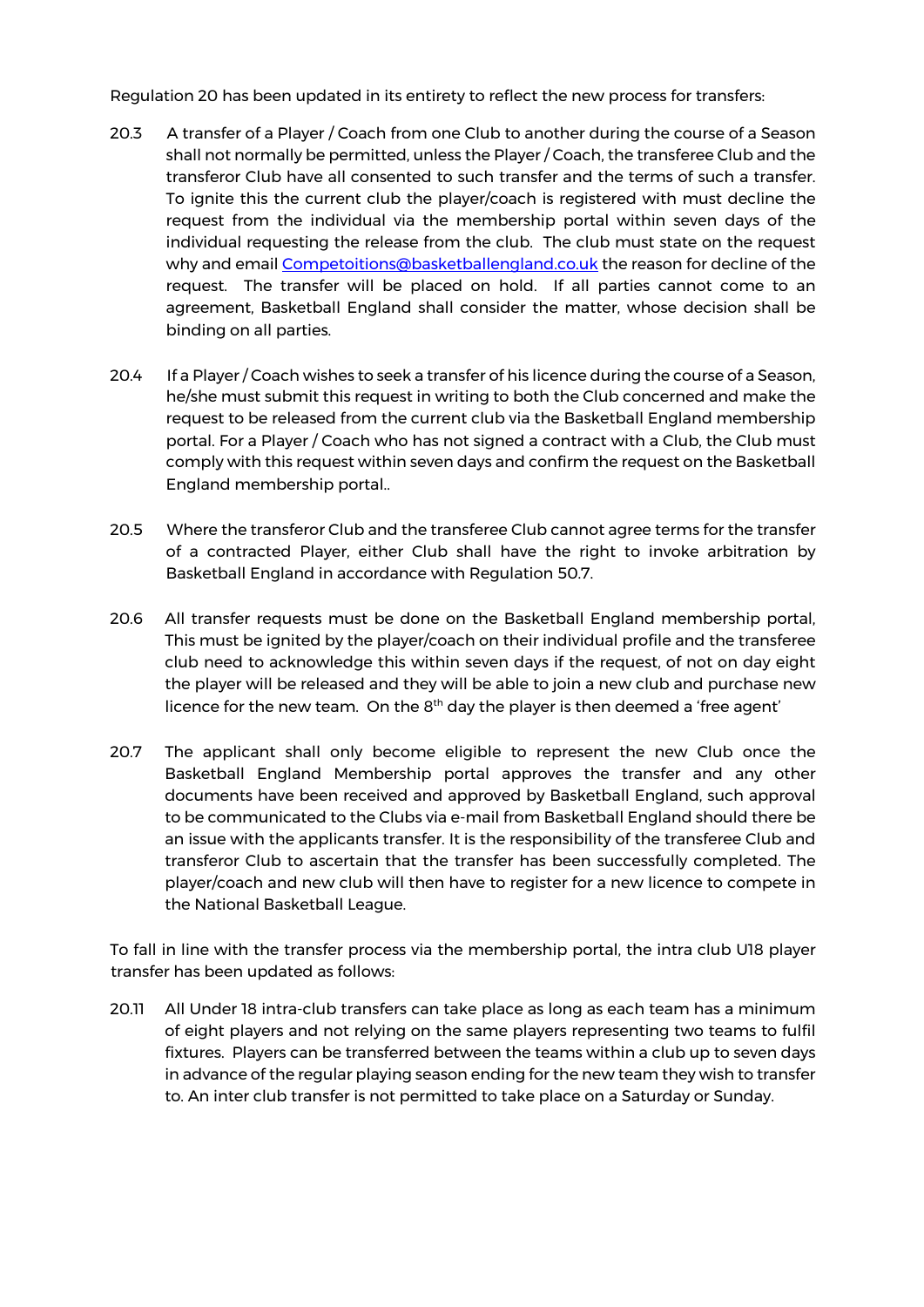#### **PLAYER RETIREMENT**

As part of the UKAD Assurance requirements Appendix 14 has been created for the Formal Player Retirement Process in place for players in our testing pool at International and National Level. The regulation associated with this is 17.14. This appendix can be reviewed as a separate document.

#### **NATIONAL CUP**

Changes to regulation to 18.2 to permit Division One Mens clubs to field two NONNational players in all rounds of the National Cup and not one until a certain round if playing against Division Two Mens Teams and below. This falls in line with all other sports and allows Division One Men to play at full strength like all other teams in the cup. Newly worded regulation is below and highlighted in yellow is the change and additional wording.

18.2 Subject to the remaining provisions of Regulation 18, a Team shall only be able to field a maximum of one NON-National Type 1 Player listed in appendix 13 in any Match.

In Division One Men for any Match in the League competition a Club can register on the Scoresheet a maximum of two NON-National Type 1 Players (see Appendix 13 for breakdown). In addition, Division One Men's teams are permitted to play two Non-National Type 1 Players in all rounds of the National Cup competition regardless of the level of team they are to play against, For clarity, teams in Division Two and below can only field One Non National Player should they compete against a Division One Mens Team in the National Cup in any round.

#### **AFTER GAME REFRESHMENTS**

Amendments to the rules and regs on after game refreshments and to ensure meeting food safety and hygiene and also avoid food wastage.

21.6 The Home Club shall provide suitable refreshments for the Away Team and the Match Officials at the following Matches, failure to do so will result in an automatic fine, please note that all food should be prepared in line with Food Standards Agency and Basic Food Hygiene and Safety certificates should be obtained by those preparing the food with the understanding of allergies of all individuals., If the AWAY team or Match Officials do not wish to take up the after game refreshments, they need to make the HOME team aware when confirming the fixture in question.

Division One Men Division One Women All Senior Cup and Playoff games from Semi- Final onwards All Age-Group Cup and Playoff games from Quarter Final onwards

## **CLASHES WITH NATIONAL TEAM EVENTS**

Update to the number of players a game can be changed due to a National Team clash in line with talent feedback .

25.3 Any National League Team with three (3) or more Junior National Team Players in their squad has the right to request a change to the date of their Matches to avoid clashes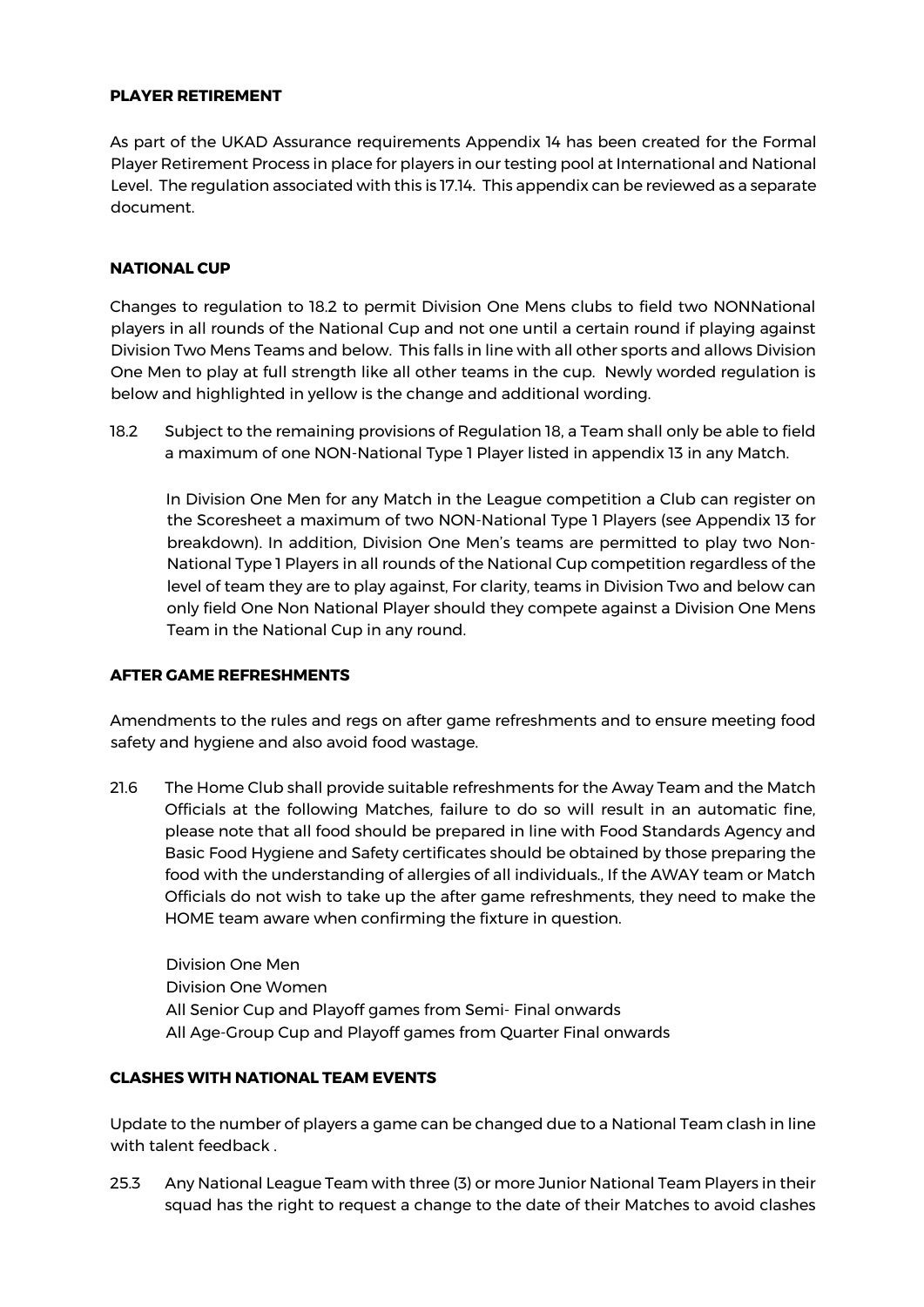with National Team training camps or matches provided that such request is made on or before 1<sup>st</sup> November in the relevant year. This change must be agreed to by the requesting Team's scheduled opposition. This provision only applies to National Team training camps or matches are a part of the official calendar.

## **HALF TIME**

New regulation, confirming the time allocated for half time, not just going by FIBA rules.

28.4 15 minutes should be allocated to half time, unless agreed by both teams to reduce this time and confirmed with the officials. If both teams disagree the crew chief can set the time allocated to meet in between both team's needs. The timescale available can also be confirmed ahead of the game when confirming the fixture in question.

#### **SCORESHEETS AND MATCH RESULTS - Senior Competitions**

Update to regulation 30.2 in terms of using FIBA Live stats, the live link and covering the game retrospectively and update on National Cup Rounds.

30.2 When FIBA LiveStats software is used, it should be operated with two licenced statisticians who hold at least the Introduction to Statisticians qualification. Failure to provide licenced and qualified statisticians will be a breach of the regulations and a fixed penalty in accordance with regulation 49.16 will be applied. A live webcast, using the League Licence Code provided by Basketball England and FIBA LiveStats software, is mandatory for all Division One Men, Division One Women and Division Two Men's teams. This is applicable throughout their respective League and Playoff games, and where two teams from these leagues meet in the National Cup from quarter final onwards. Failure to live webcast the game will be a breach of the regulations and a fixed penalty in accordance with regulation 49.16 will be applied. Where stats have not been completed live using the League Licence Code it is mandatory for the game stats to be completed retrospectively from video using a Match Key

#### **COACH DISQUALIFICATION**

Where a coach from a senior game is disqualified the team captain can take over that role, this is in line with FIBA rules and approved by the Governance and compliance team. For clarity Under 18 players playing senior competition have to complete a waiver to play up to in senior competitions.

30.10 In the event of a Coach being disqualified from an age-group game, where no suitable qualified and registered assistant coach is present the game will be abandoned and referred to the Competitions Review Panel and/or Disciplinary Officer for consideration regarding the outcome of the game. Where a Coach is disqualified from a Senior game, in accordance with FIBA Rules Article 7.9, the team captain may fulfil the role of the Coach.

(Note: All Age-Group National League teams are expected to travel with at least two appropriate adults in line with the Basketball England Safeguarding Policy)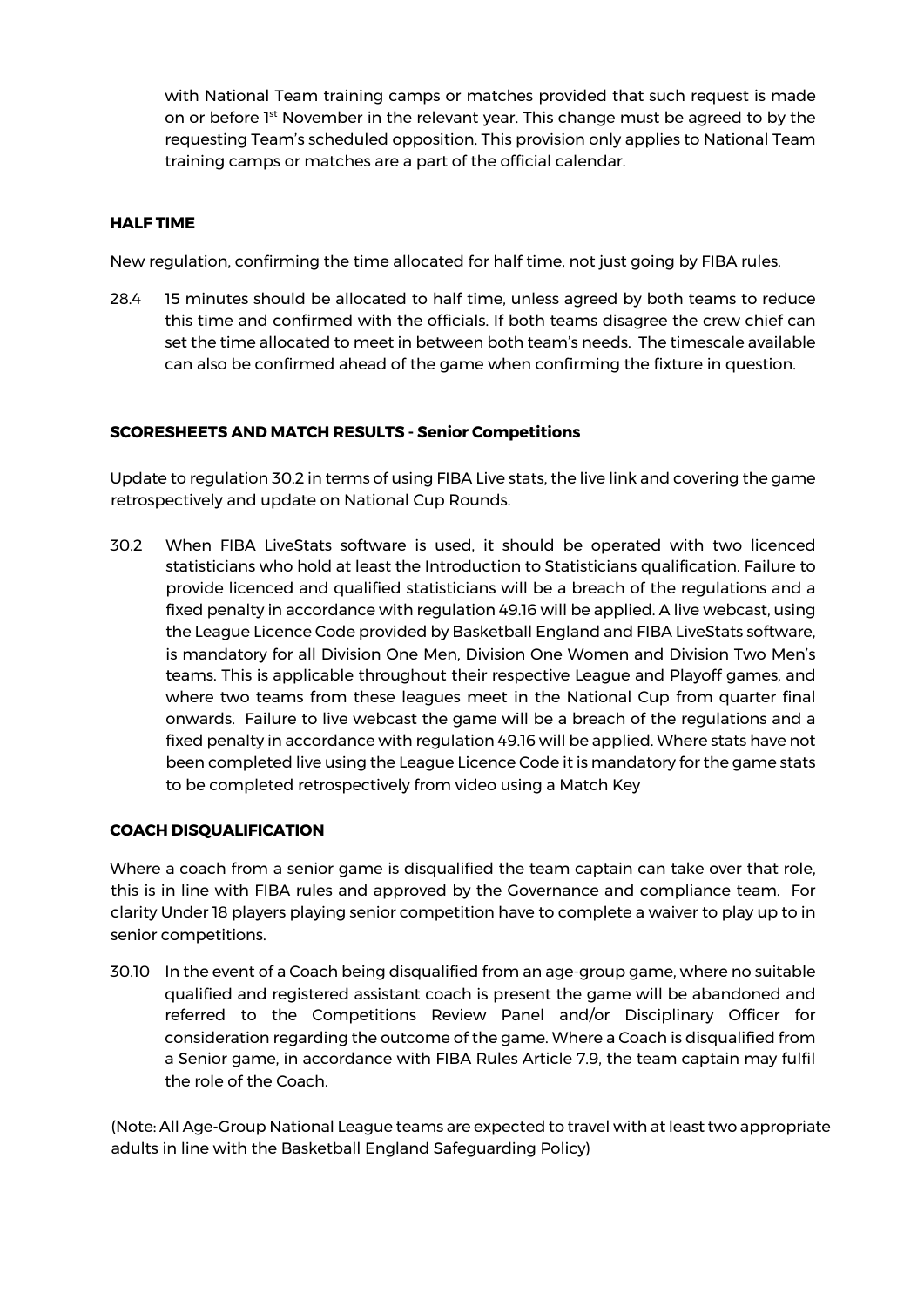## **TEAM KIT**

To bring Division One Men and women in line with FIBA rules as games are profiled and live streamed, they are to follow FIBA rules on all aspects of permitted uniform, this includes compression wear etc. Lower senior and junior leagues to abide by the rules below. Rule on Hijab is removed as it's a FIBA rule to permit as a rule of the game.

- 38.3 All Division One Men and Women must follow FIBA rules on permitted uniform and equipment.
- 38.4 All Division Two Men and below, Division Two Women and all junior leagues are permitted uniform/equipment contrary to the FIBA rules as follows:
	- 38.4.1 Socks do not have to be the same dominant colour for all team members but do need to be visible.
	- 38.4.2 All players on the team who wear arm and leg compression sleeves, headgear, wristbands and headbands and tapings, do not need to be the same solid colour.
	- 38.4.3 Any other equipment not specifically mentioned in this article must be approved by Basketball England.

#### **COMPLAINTS**

The process aligned with BE internal processes and complaints to go through the complaints process.

50.8 Where the query or complaint relates to complaints about the governance or administration of the Competition by Basketball England, such complaints will be dealt with through the Basketball England complaints procedure..

#### **CHANGING ROOMS**

Update for teams on officials changing facilities should incorporate for match day officials in the standards section of the regulations, section in yellow is new wording.

#### **Changing Facilities**

The home club shall ensure that two separate changing rooms can accommodate a minimum of 17 people per team are available and include access to shower and toilet facilities.

A further two separate changing rooms which can accommodate three people (both male and female officials) with access to a seating area, showers and toilet facilities are also required for use by match officials. Ideally there should have access to store the officials' belongings and clothing.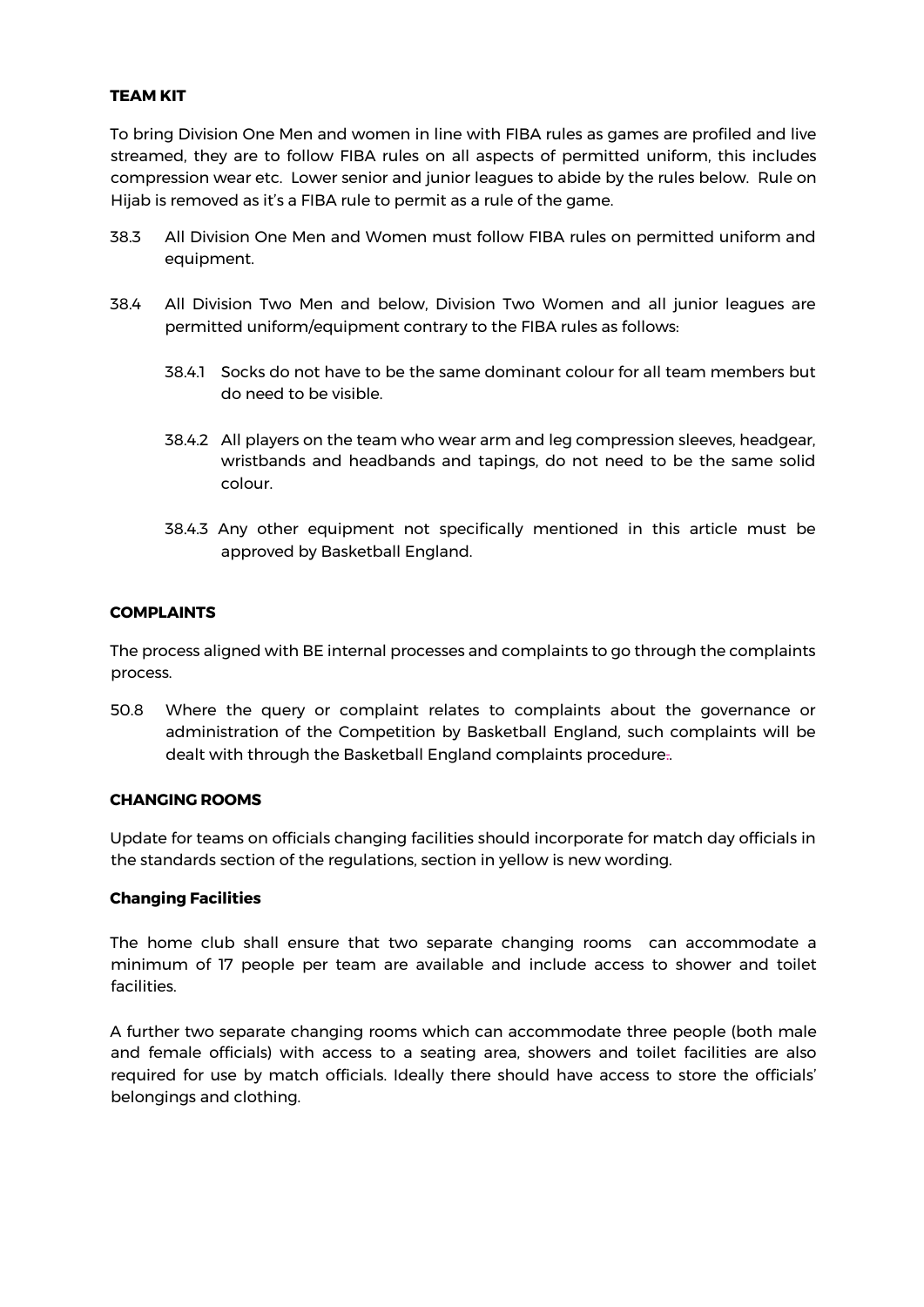#### **GOVERNING BODY ENDORSEMENTS**

Our current Governing Body Endorsement documents have been reviewed and updated. In October 2021 mid way through the season Tier 2 and Tier 5 Visas have been re-placed with International Sportsperson Route with options for short and long stay by the government, this has led to updated documentation.

Final documentation with these changes has yet to be received back as final changes, with some alternations to the permitted eligible leagues to classify if the migrant is eligible or not, this is due to the Home Office tightening up on their eligibility creating restrictions to ensure players are 'Elite' and 'International established'.

## **STANDARDS**

Please see updated changes to bring the standards up to date and more reflected against the game of today.

- **Video recording of game** desirable for 2022-23 for all senior HOME teams to record and store for the season. Games to be made available to BE,. Officials and opponents, to become compulsory for 2023-24.
- **Live streaming** mandatory for Division One Mens teams to each live stream minimum 5 HOME games throughout the season (doesn't include playoffs which to be done additionally where applicable), determined and confirmed with BE when fixtures released. Division One Women desirable but to become mandatory 2023-24.
- **Gameday Reporting** to ensure teams are meeting standards of the league, home, away and referees to complete gameday feedback form.
- **First Aid** Division One men and women to have a sports therapist and/or first aider present during a fixture, on the HOME team bench at a minimum and teams to have sports therapist available for during and post games for players. For all other league's a First Aid at Work Certificate / Emergency Aid Certificate holder must be present and removed 'recommended'.
- **Defibrillator new standard** and a Defibrillator to be present at the venue preferably court side, no more than 5 minutes from the playing court. Desirable for 2022-23 and enforced 2023-24 for all leagues.
- **Programmes** removed and replaced with Game Promotion.
- **Game promotion** teams to promote their league game on social media, All graphics must include BE sponsor logos, BE/NBL logos and team logos at a minimum. Two levels of promotion:

**Division one men and women** - Minimum of seven graphics. Promotion 48 hrs prior to game taking place. Day of the game teams lists, starting fives's, quarter, half time score line and result with top three scorers details.

**Division two women and three men** - Minimum of six graphics. Promotion 48 hrs prior to game taking place. Day of the game teams lists, quarter, half time score line and result with top three scorers' details.

- **Game Day Delegate** The club has Gameday Dele; gate present during each teams fixture, this must be the persons only role and named person. This was previous court manager but now mandatory for all teams to have this named role present at all fixtures for all leagues.
- **Social media** Clubs to have social media outlets and a person responsible for social media, this can be combined with other marketing, media, PR roles.